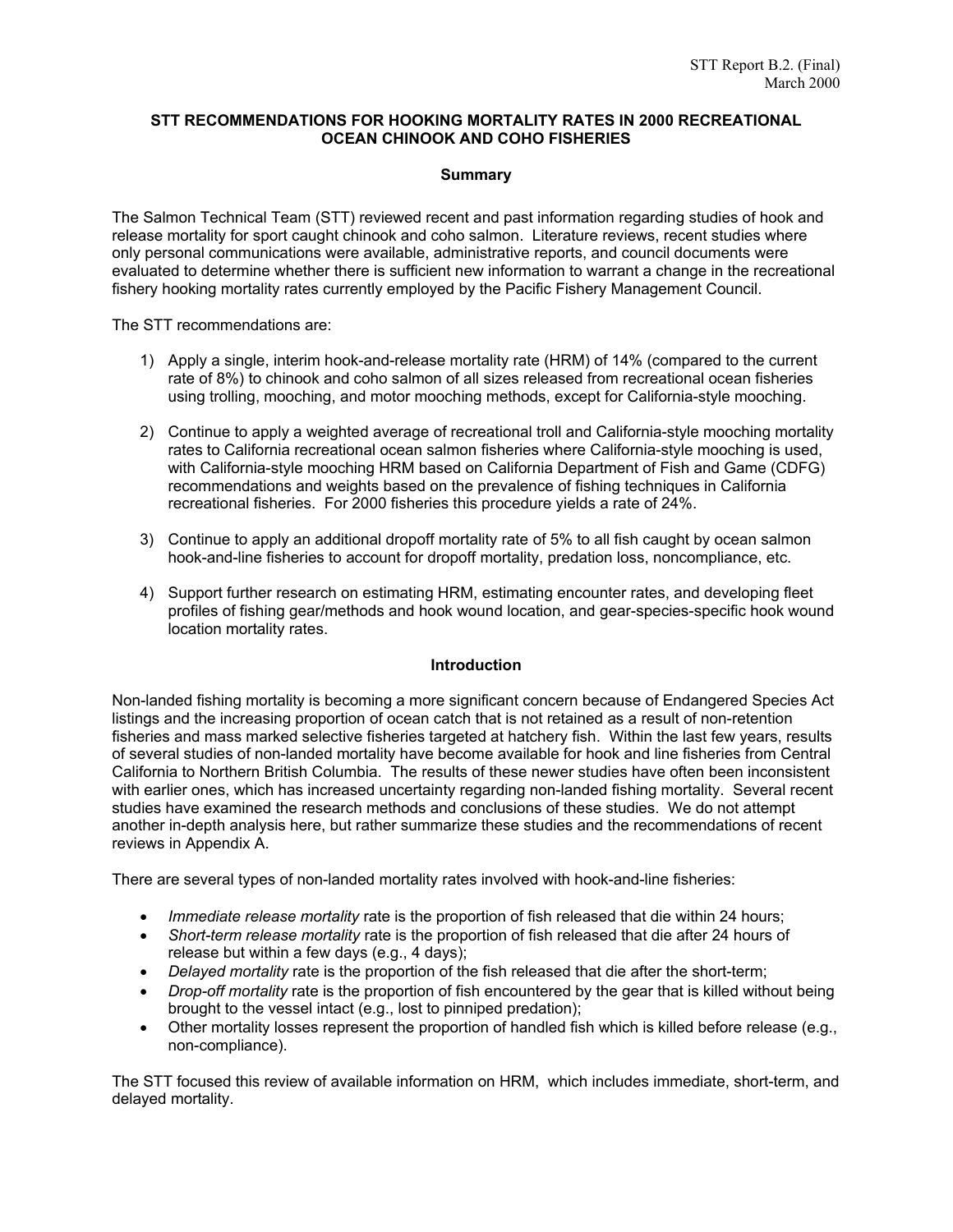# **Background**

In 1986, the STT adopted hooking mortality rates based on a Delphi consensus of a panel of experts after reviewing the available literature on HRM studies (Stohr and Fraidenburg 1986). At that time, a HRM of 30% was being applied to all hook and line fisheries in the US and Canada with an additional 5% mortality rate added to account for dropoffs (Stohr and Fraidenburg 1986). The HRM rates recommended and adopted were 30% for both chinook and coho in recreational and troll fisheries, adjusted to 26% for barbless hooks. This decision resulted in a single HRM rate of 26% applied to all Council hook and line fisheries. The STT adopted these recommendations, but applied an additional 5% mortality to account for drop-off and incidental mortality. Thus a total 31% mortality rate was applied to all salmon released from hook-and-line fisheries conducted in ocean waters, and a 5% dropoff and incidental mortality rate was applied to all landed catch.

By 1993, several additional studies on HRM had been conducted and the Washington Department of Fisheries (WDF), Puget Sound Treaty Tribes, and the Northwest Indian Fisheries Commission (1993) undertook a review of hooking mortality. They reviewed recent and previous studies and made recommendations that separate rates be applied to legal and sublegal chinook and coho salmon in recreational fisheries. The HRM rates recommended by WDF et al. (1993) for recreational fisheries using single point barbless hooks were:

|       | Coho     |       | Chinook  |
|-------|----------|-------|----------|
| Legal | Sublegal | Legal | Sublegal |
| 7%    | 15%      | 10%   | 20%      |

WDF et al. (1993) made no recommendations for changes in rates applied to commercial fisheries, but recommended further research to investigate differences between HRMs rates in freshwater, estuarine, and marine fisheries, effects of terminal gear, size differences, species differences, and interactions among these factors.

In 1994, the STT reviewed recent HRM studies and the recommendations of WDF et al. (1993). The STT considered using weighted averages of rates estimated in published studies, which resulted in estimates of 6% HRM for coho salmon in recreational fisheries, and 10% HRM for chinook salmon in recreational fisheries. However, the STT concluded that there was insufficient information to justify using separate rates for chinook and coho in recreational fisheries, and recommended using an average rate of 8% for both species. The STT also recommended that rates of 24% for chinook and 35% for coho should be used for HRM in commercial fisheries using barbless hooks. They further recommended that all fisheries should have an additional 5% mortality added to account for dropoff mortality and 2% to account for other sources of mortality ( e.g., predation, long-term mortality, non-compliance, etc.) applied to all contacted fish. Thus the total mortality rates recommended by the STT were:

| Recreational<br><b>Fisheries</b> | <b>Commercial Fisheries</b> |         |
|----------------------------------|-----------------------------|---------|
| <b>Both Species</b>              | Coho                        | Chinook |
| 15%                              | 42%                         | 31%     |

The STT (1994) recommended further research into differences between barbed and barbless hooks, encounter rates and the efficacy of targeting individual species in single species fisheries, size distributions of fish encountered, and multiple encounters, and also recommended that HRM studies be conducted south of Cape Falcon for comparison with results from studies conducted in more northern waters.

The Council subsequently reduced the recreational HRM rates used in assessment modeling to 8%, and left commercial HRM rates at 26% for both chinook and coho salmon. An additional 5% mortality was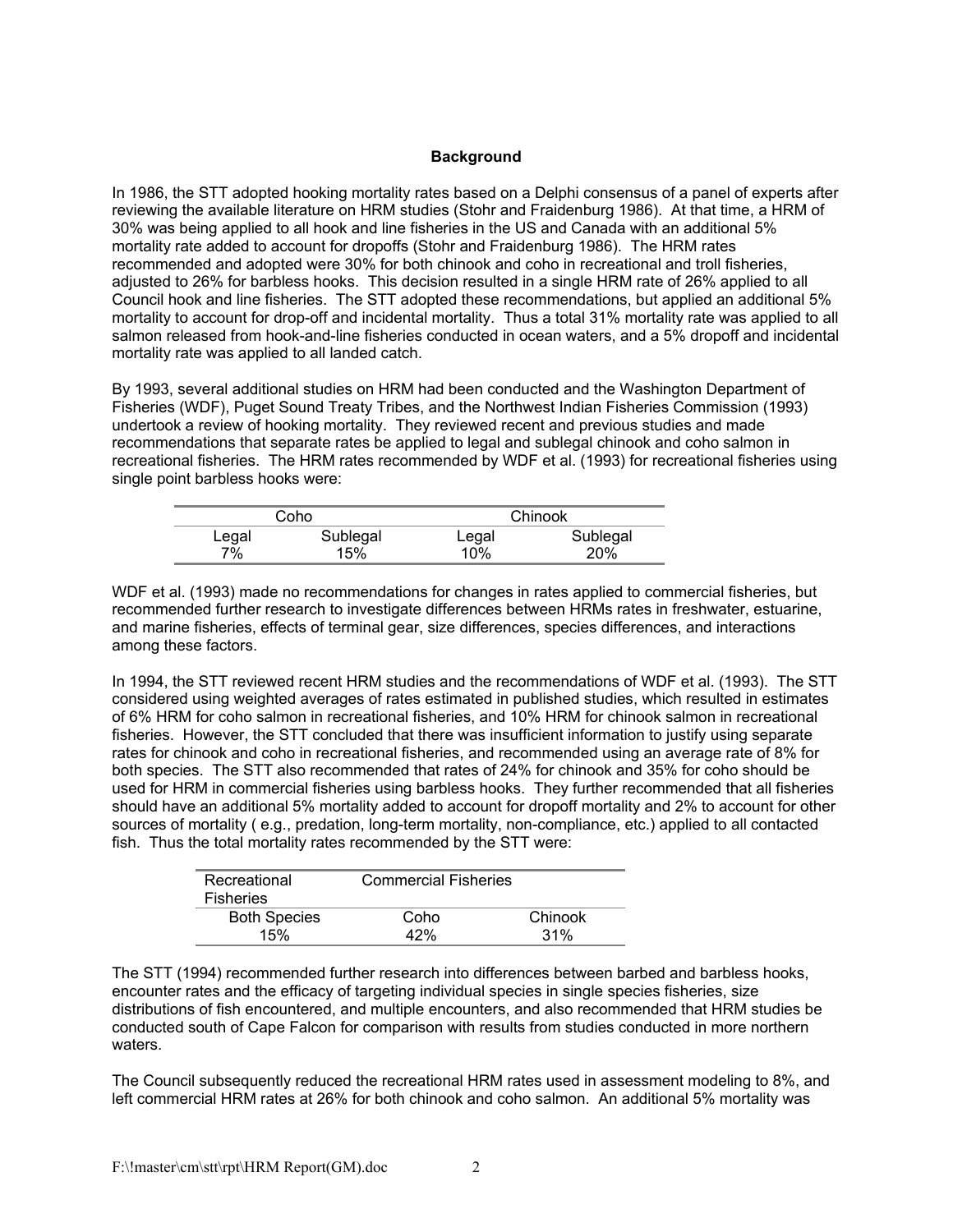applied to all retained and released fish in commercial troll and recreational fisheries to account for dropoff mortality.

In the early 1990s, CDFG began to investigate the hooking mortality associated with California-style mooching, in which whole bait is drifted head down. There was concern that this fishing method resulted in a higher incidence of hook wounds in deep, more lethal locations. Initial studies surveyed hook wound locations and applied mortality rates from Wertheimer's (1988) study of commercial troll hooking mortality rates (CDFG 1995a, 1995b). These studies indicated that hooking mortality associated with California style mooching was substantially higher than the mortality associated with trolling bait or lures. Further studies conducted by CDFG in which fish were held in onboard tanks confirmed the higher mortality associated with mooching, and suggested that the deeper hook wound locations also resulted in a higher proportion of delayed mortality because fish took longer to die from wounds to the gullet than from wounds to the gills or heart (Grover 1996, Grover and Palmer-Zwahlen in prep). In 1997 CDFG proposed that higher HRM rates be applied to California recreational fisheries based on a weighted average of mortality rates associated with mooching and trolling, with weights derived from data collected from fishery observations and profiles of the two fishing methods in California recreational fisheries (CDFG 1997a, 1997b). Since 1998, the PFMC has used the rates recommended by CDFG for California recreational fisheries.

# **Methods**

At the November 1999 Council meeting, the STT reviewed the available information on HRM and considered various ways to estimate HRM in light of these research results. The efforts of the STT were limited to consideration of available information on HRM in recreational ocean fisheries. Based on its own deliberations, and discussions with the Scientific and Statistical Committee, the following methods were employed:

1) Estimate immediate HRM rates for each species as the median value of available estimates. Each study/gear/method treatment in recent recreational fishery confinement studies was considered as an independent estimate.<sup>1</sup> Because most confinement studies reported problems with holding fish for extended periods of time, and these holding problems were believed to contribute to additional mortality beyond that associated with hooking and release, only estimates of immediate mortality (occurring within 24 hr of capture) were used to estimate median HRM rates.

2) Expand estimates of immediate HRM for short-term HRM. Estimates of immediate mortality were expanded by the ratio of short-term mortality (within 96 hr) to immediate mortality reported in studies in which no problems were reported with holding conditions (NRC data collected in Neah Bay in September, 1992, and Puget Sound in 1992 and 1993):

| Species  |       |     | Sample size 24hr mortalities 96hr mortalities 96hr/24hr |       |
|----------|-------|-----|---------------------------------------------------------|-------|
| chinook  | -330- | -32 | -38                                                     | 1 1 9 |
| Coho     | 538   | 25  | -33                                                     | 1.32  |
| combined | 868   | 57  | 71                                                      | 1.25  |

Because of the small number of studies and relatively small differences between the estimated expansions for both species, the data were combined to produce a single expansion factor of 1.25.

3) Expand short-term HRM estimates for delayed mortality beyond 96 hours. Short-term HRM estimates were expanded by a factor of 1.13, based on the recommendations of the Chinook Technical Committee

 $\overline{a}$ 

 $<sup>1</sup>$  Estimates based on sample sizes of fewer than 50 fish were excluded from consideration because results are</sup> statisitcally unreliable; these studies tended to produce the most extreme HRM estimates. Estimates of HRM from California-style mooching were also excluded because this method is unique to California and has an extremely high hooking mortality rate due to a high incidence of gut hooking; the Council has previously deferred to CDFG for estimates of HRM associated with this technique.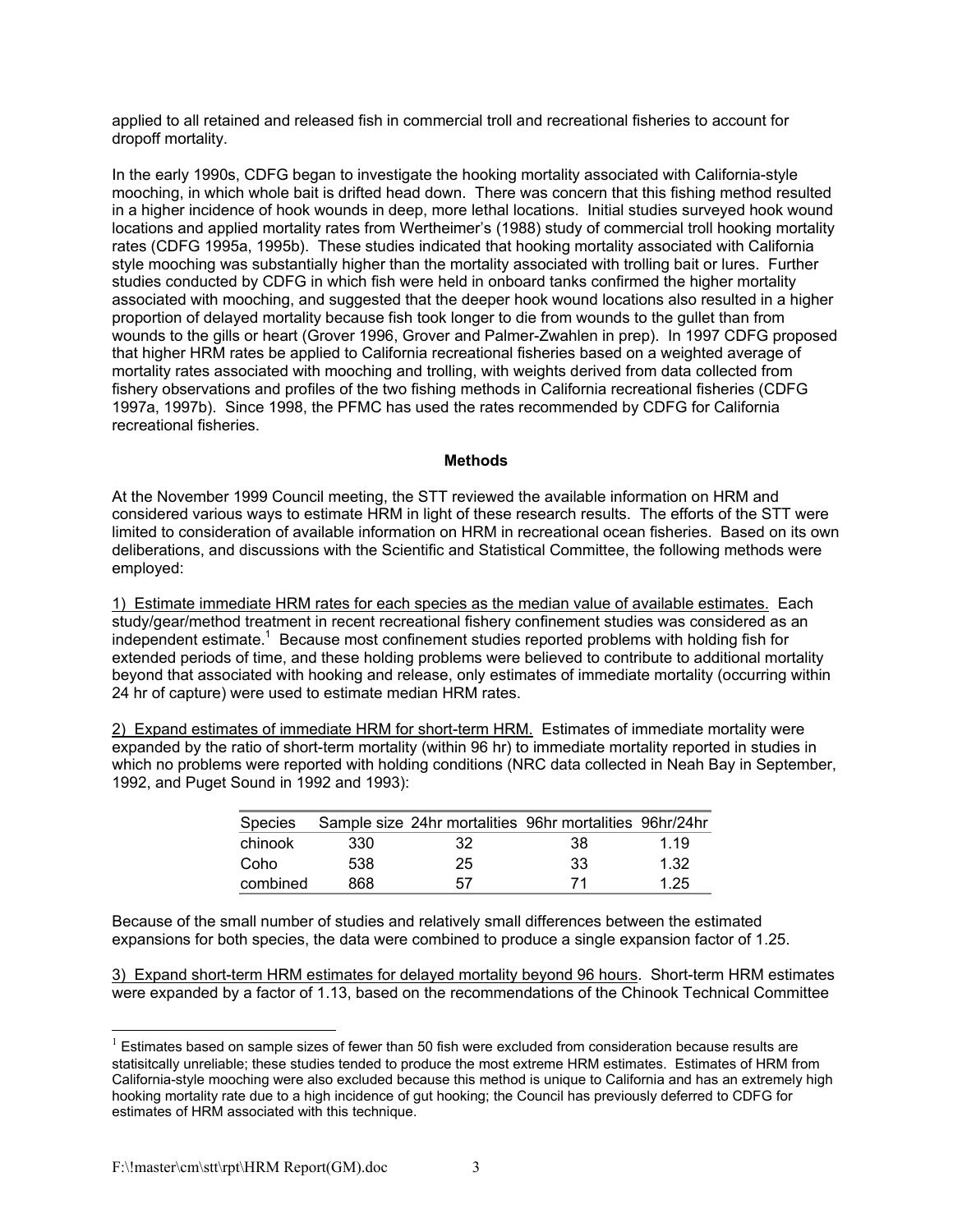(PSC, 1997) as derived from Wertheimer (1988). This expansion is based on commercial troll studies on chinook only, and was initially derived to account for delayed mortality occurring beyond a 6-day holding period. No recreational fishery based estimates of delayed mortality or of 6-day holding mortality were available.

#### **Results**

Evaluation of the estimates included in this analysis finds no clearly identifiable differences in HRM rates between species, size, or terminal gear. Combining the data for both species gives a median immediate HRM of 10%. The STT therefore recommends that a single overall hook-and-release mortality rate of 14% be applied to chinook and coho salmon of all sizes released from recreational ocean fisheries that use trolling, mooching, and motor mooching methods, except for California-style mooching.

| <b>Immediate HRM</b> | <b>Adjusted for</b><br><b>Short-Term HRM</b> | <b>Adjusted for</b><br><b>Long-Term HRM</b> |
|----------------------|----------------------------------------------|---------------------------------------------|
| 10.0%                | 12.5%                                        | 14.0%                                       |

For California recreational ocean salmon fisheries where California-style mooching is used, the STT recommends that a weighted average of recreational troll and California-style mooching HRM rates continue to be applied. The California-style mooching HRM should be based on CDFG recommendations, and the weights should reflect the profiles of fishing techniques in California recreational fisheries.

CDFG sample data on circle hook location frequencies from charter boats that used mooching techniques during 1998 and 1999 provide a means of estimating the HRM rate for this fishery. Applying locationspecific HRM rates estimated during earlier research studies involving the R/V Mako to the hook location relative frequencies resulted in a California-style long-term HRM estimate of 36%. The formula used to estimate HRM for California recreational fisheries is (CDFG, 1997b):

 $HRM = (w_T * HRM_T) + (1-w_T) * HRM_M$ 

with

$$
w_T = (T_P * T_S) / [(T_P * T_S) + (M_P * M_S)]
$$

and

| <b>Notation</b>  | Quantity                       | Value |
|------------------|--------------------------------|-------|
| $T_{P}$          | P(angler days trolling)        | 0.46  |
| $T_S$            | # shakers per troll angler day | 0.51  |
| HRM <sub>T</sub> | HRM: troll                     | 0.14  |
| $M_{\rm P}$      | P(angler days mooching)        | 0.54  |
| $M_{S}$          | # shakers per mooch angler day | 0.31  |
| $HRM_M$          | HRM: mooch                     | 0.36  |

The resulting HRM is 23.2%. The STT recommends that this rate be used as the 2000 estimate of HRM for California recreational fisheries.

The STT recommends that an additional dropoff mortality rate of 5% continue to be applied to all fish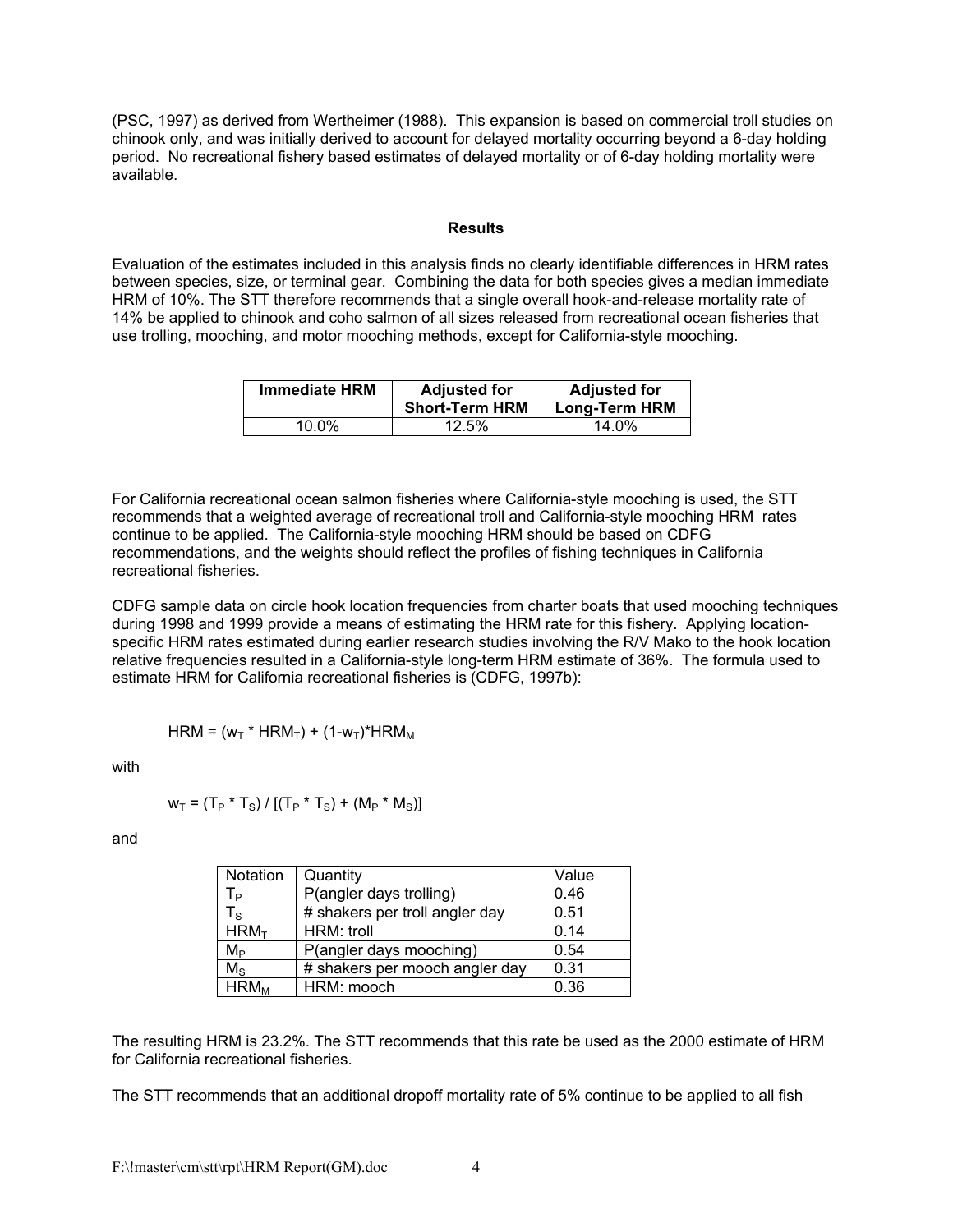encountered in ocean salmon hook-and-line fisheries to account for dropoff mortality, predation loss, noncompliance, etc.

### **Discussion**

Species Differences - Many studies and previous reviews have noted size- and species-related differences in HRM rates (Cox-Rogers 1998; NRC 1999; WDF et al. 1993). Although individual studies have reported differences in HRM between chinook and coho salmon, the patterns and averages for both species are remarkably similar (Figure 3, Tables 1,2). The average immediate HRM rates for all studies combined (total mortalities/total fish captured) are 10.0% for chinook (Table 1) and 9.6% for coho (Table 2). The median point estimates of immediate HRM rate for samples of at least 50 fish are 9% for chinook and 10.3% for coho. The STT does not believe that these differences are great enough to justify using separate rates for chinook and coho, and recommends combining the immediate HRM data for both species and using the resulting median rate, which is 10%.

Fish Size - The effect of fish size on HRM is a function of the relative size of the gear to the fish, the type of terminal gear, and the fishing method used. The lowest level of HRM occurs when fish are too small to be fully vulnerable to the gear. For coho salmon, it appears that very small fish (<30cm) may have higher HRM than intermediate size fish, but that HRM increases for larger fish. For chinook salmon, there is not as clear a size trend in HRM, though it appears that small fish may suffer higher HRM than larger fish (CTC 1997), and, for California-style mooching, estimates based on hook wound location suggest that legal-size chinook have consistently higher HRM rate than do sublegals (CDFG 1995b). This pattern suggests a similar, though less pronounced, size dependence of HRM for chinook as is apparent for coho. Higher HRM in small fish has been attributed to greater damage caused by hook wounds associated with the greater size of terminal gear in relation to the fish. Because hooks are larger in relation to the size of fish, they cause relatively larger wounds and greater physical damage in small fish. In coho salmon, the increase in HRM in large fish has been attributed to the behavior of fish and the relationship between the size of fish and the size of the bait. Canadian studies conducted in 1999 reported a pronounced increase in HRM with fish size for mooching that was not observed for other trolling (Cox-Rogers personal communication). It has been observed that larger fish tend to ingest hooks more deeply and thus have a tendency to sustain hook wounds in deeper, more critical locations, and that this tendency is more pronounced with more passive bait presentation methods (Cox-Rogers personal communication). While the greater damage to small fish tends to result in rapid death, the deep hook wound locations in the back of the mouth, gullet, and gut tend to result in higher delayed mortality rates.

Year/Study Effects - Part of the difficulty in interpreting the relationship of HRM to fish size stems from the confounding of size with year (and study) effects. Gear, technique, holding times, methods, and estimation methods vary widely among studies. The relationships between HRM estimates and variability in research methods can be evaluated only through controlled experimental design.

Most of the small fish (< 30 cm) for both chinook and coho came from one study carried out in BC in 1985 (Gjernes 1990, Gjernes et al. 1993). These fish suffered higher HRM rates than did larger fish in subsequent studies, but fish this small are very rarely encountered in Council fisheries. Most of the larger fish for both species were caught in 1996, 1997, and 1998 (Cox-Rogers 1998, NRC 1998, NRC 1999, Grover and Palmer Zwahlen 1998, in prep.).

Similar effects confound the interpretation of delayed mortality during holding and effects of different terminal gear and fishing methods. Canadian studies held fish for only 24 hr; the holding studies by NRC off the Oregon coast and by CDFG off the California coast were conducted in 1996 and 1997 when conditions were not conducive to holding fish for extended periods of time. The CDFG study estimated 8% holding mortality of control fish in four days. The only studies that attempted to estimate delayed mortality by holding fish for up to 4 days, and in which holding effects were not identified as an additional source of mortality, were the NRC studies in 1992, and 1993 in Puget Sound and 1992 in Neah Bay. Even within these studies, some data were not reported because of high mortality, although it was attributed to adverse environmental conditions.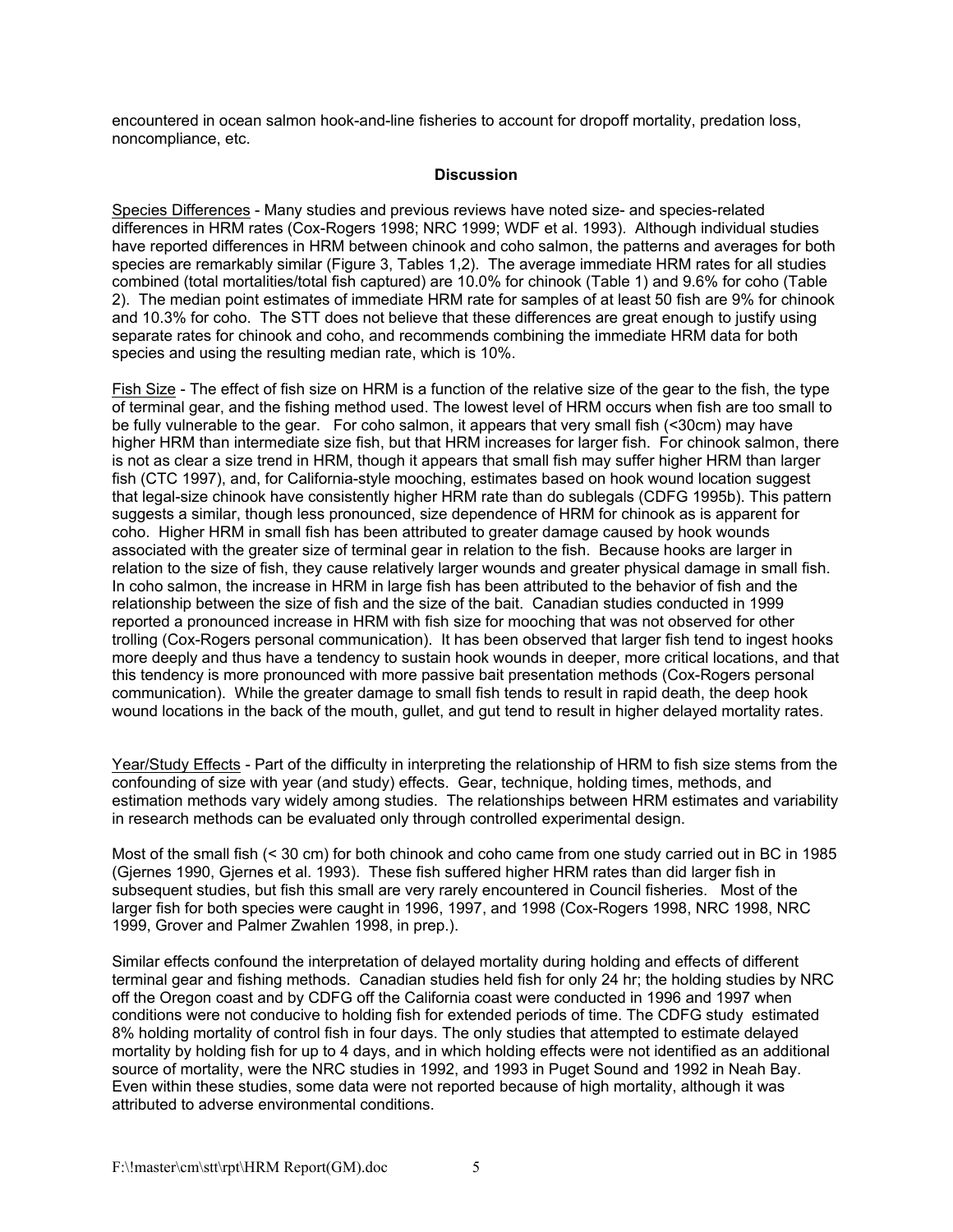The immediate and short-term HRM rates (<24 hr) reported in studies with poor holding conditions and high delayed mortality are probably reasonably accurate. The NRC studies in 1996 and 1997, which reported some of the highest delayed mortality, also reported some of the higher estimates of immediate and short-term mortality. While it is probable that a significant proportion of the delayed mortality is attributable to holding fish in adverse conditions and that fish released would not be subject to the additional stress encountered during the holding period, fish captured in the fishery while these studies were in progress would have been subject to the same environmental conditions while they were being landed, and would probably suffer higher mortality than would fish caught in more benign conditions.

While the interaction of factors confounds attempts to distinguish between sources of variability in observed HRM rates, it appears that variability in rates over time is at least as great as the variability between locations for fisheries using similar gear and methods.

Fishing Gear/ Method Effects – The data presently available lack the resolution to distinguish statistically between different fishing methods, with the exception of California-style mooching. For all other methods, differences between HRM associated with mooching, trolling bait, and trolling lures have been inconsistent and minor compared with the between-year and between-study variability.

The influence of fishing technique on HRM is apparent in results of CDFG research using circle hooks. CDFG research demonstrated that relatively large circle hooks when drift mooched with bait in the headup position eliminated gut hooking of sublegal fish; this gear-method increases gut hook rates as fish size increases (CDFG 1996).

The effect of fish behavior was also demonstrated by the CDFG studies. A statistically significant difference was observed between the contact rate of sublegal fish per angler day for troll and mooch. Mooching gear contacted a significantly smaller portion of sublegals than did the troll gear. This difference may related to the behavior of smaller fish, which are more likely to chase down prey than to eat drifting dead bait. In addition, the angler can influence the gut hook rate (and the HRM) when mooching by feeding line or setting the hook when a strike is noticed.

Hook Location and Fleet Profiles. Available information indicates that there is a strong relationship between hook wound location and HRM rates, and that hook location is a function of gear and fishing technique. The procedure employed by the STT to estimate HRM for California recreational fisheries uses a weighted average the HRM rates associated with mooching and trolling, with weights derived from the relative frequency of angler days of the two fishing methods from the previous year and the number of sublegal encounters per angler day (CDFG 1997b). The STT recommends that similar approaches be used to estimate fishery-specific HRM rates whenever the data permit.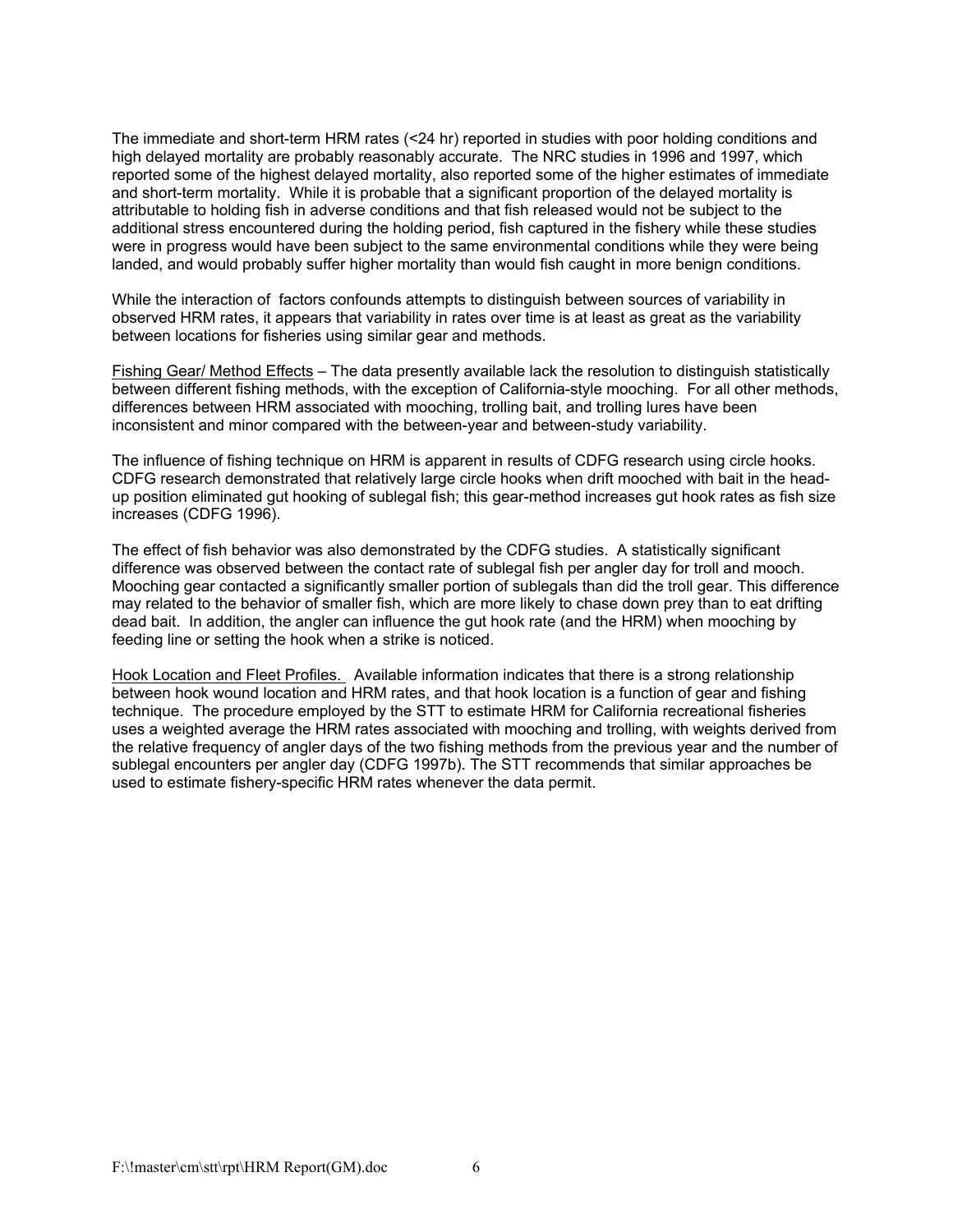#### **References**

- Butler, J.A. and T.E. Loeffel. 1972 Experimental use of barbless hooks in Oregon's troll salmon fisheries. Bulletin of the Pacific Marine Fisheries Commission. 8:24-30.
- CDFG (California Department of Fish and Game). 1995a. Evaluation of hook mortality in the California ocean salmon fisheries (1992 & 1993). Draft report. 27 p.
- CDFG. 1995b. Evaluation of hook mortality in the California ocean salmon fisheries, 1994 & 1995. Draft report. 52 p.
- CDFG. 1997a. The estimation of sport troll hook and release mortality in California and the estimated combined mortality for mooch and troll for the 1998 fishery. Oct. 31, 1997. 2 p.
- CDFG. 1997b. A method for the estimation of the shaker mortality rate in the 1998 sport salmon fishery south of Point Arena. September 19, 1997. 4 p.
- Cox-Rogers, S.F.. 1998. Catch and release mortality for coho salmon captured on motor mooched cutplug herring near Work Channel, British Columbia. Fisheries and Oceans Canada, Science Branch, Pacific Region. 36 p.
- Cox-Rogers, S., T. Gjernes, and E. Fast. 1999. A review of mortality rates for coho and chinook salmon fisheries in British Columbia. Department of Fisheries and Oceans, Canadian Research Assessment Secretariat, Research Doc. 99/127. 16 p.
- Ellis, R. J.. 1964. The effect of confinement on blood lactate levels in chinook and coho salmon. Oregon Fish Commission Research Briefs, 10(1):26-34.
- Ferguson, R.A.; and B.L. Tufts. 1992. Physiological effects of brief air exposure in exhaustively exercised rainbow trout (Oncorhynchus mykiss): implications for "catch and release" fisheries. Canadian Journal of Fisheries and Aquatic Sciences. pp. 1157-1162.
- Gallaugher, P., A.P. Farrell. 1999. Physiological indicators of stress of capture and mortality risk in commercial non-retention salmon fisheries. Report to Dr. Brent Hargreaves, Fisheries and Oceans Canada.
- Gjernes, T. 1990. Hooking mortality rates for sport-caught chinook and coho salmon. Dept. of Fisheries and Oceans Canada Pacific Biological Laboratory Pacific Stock Assessment Review Committee Working Paper S90-35.
- Gjernes, T., A.R. Kronlund, and T.J. Mulligan. 1993. Mortality of chinook and coho salmon in their first year of ocean life following catch and release by anglers. North American Journal of Fisheries Management 13:524-539.
- Grover, A. 1995. Cruise report 95-M-8. California Dept. of Fish and Game, Marine Resources Div.
- Grover, A. M., M.L. Palmer-Zwahlen, and M. Erickson. 1997. Immediate (four-day) hook mortality of chinook salmon less than 26 inches TL from mooching with 3/0 to 5/0 circle hooks. Unpublished MS.
- Grover, A. M., and M.L. Palmer-Zwahlen. (in prep.) Hooking mortality of sublegal chinook salmon caught by drift mooching with various terminal gear. 19 p.
- Horton, H.F. and R. Wilson-Jacobs. 1985. A review of hooking mortality of coho (Oncorhynchus kisutch) and chinook (Oncorhynchus tshawytscha) salmon and steelhead trout (Salmon gairdneri). Dept. of Fish and Wildlife. Oregon State University, Corvallis, Oregon. 34 p.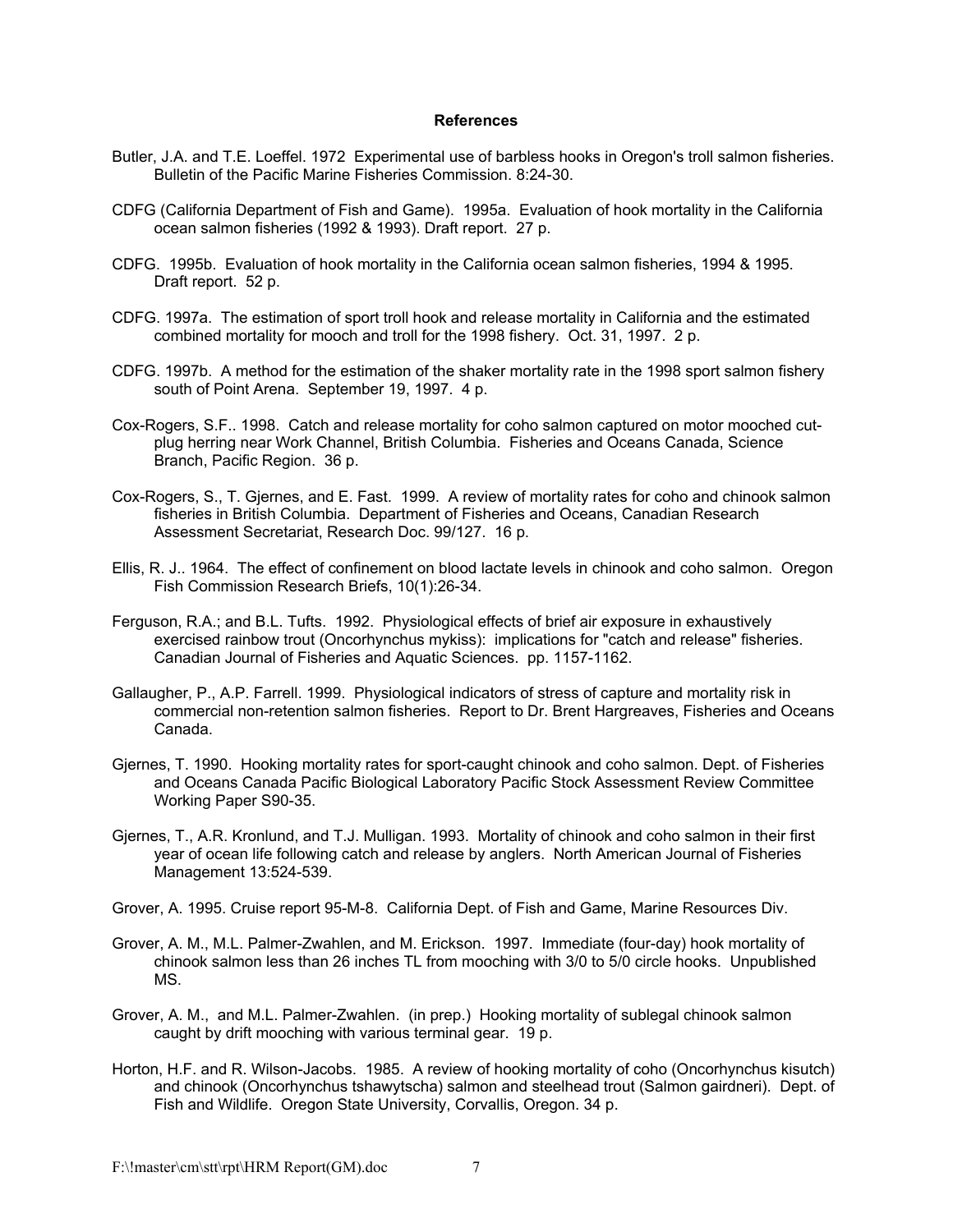- Jensen, H.M. 1958. Preliminary report on hooking mortality study at Bowman's Bay from March 10-April 9, 1958. Washington Dept. of Fisheries.
- Mazeaud, M.M., F. Mazeaud, and E. M. Donaldson. 1977. Primary and secondary effects of stress in fish: some new data with a general review. Trans. Amer. Fish. Soc. 106:3.
- Milne, D.J. and E.A.R. Ball. 1958. The tagging of spring and coho salmon in the Strait of Georgia in 1956. Pacific Progress Report of the Fisheries Research Board of Canada 111:14-18.
- NRC. 1991. Hooking mortality study final project report. Unpublished report. Submitted to the National Marine Fisheries Service. Saltonstall-Kennedy Grant NA89AB-H-0012. Natural Resources Consultants, Seattle, Washington.
- NRC. 1994. 1992-1993 hooking mortality study final project report. Saltonstall-Kennedy Grant NA26FDO138-01. Natural Resources Consultants, Seattle, Washington.
- NRC. 1995. 1995 NEAP At-sea Research Program commercial hooking mortality study final project report. Natural Resources Consultants, Seattle, Washington.
- NRC. 1996. Technical appendices 1995 NEAP at-sea research projects, Draft final report.
- NRC. 1997. Northwest Emergency Assistance Plan at-sea research programs. Final Report.
- NRC. 1997. NEAP at-sea research programs. Holding methods test for estuary hooking mortality studies.
- NRC. 1998a. NRC NEAP research study summaries: 1996-1997 Sport hooking mortality, 1997 Commercial troll hooking mortality, of 1995-1997 Commercial troll coho encounter studies.
- NRC. 1998b Final progress report for NEAP at-sea research projects. Vol. II Technical reports.
- NRC. 1998c. 1997 NEAP at-sea research programs final progress report. Natural Resources Consultants, Seattle, Washington.
- NRC. 1999. Review of recent hooking mortality studies. Report prepared for Pacific States Marine Fisheries Commission. June 1999. Natural Resources Consultants, Seattle, Washington. 48 p.
- ORSI, J.A., A.C. Wertheimer, and H.W. Jaenicke. 1993. Influence of selected hook and lure types on catch, size, and mortality of commercially troll-caught chinook salmon. N. Amer.J. Fish. Mgmt. 13:709-722.
- PFMC. (Pacific Fisheries Management Council) 1994. Salmon hook-and-release mortality estimates adopted. PFMC Council News, October, 1994. 9 p.
- PSC. (Pacific Salmon Commission). 1997. Incidental fishing mortality of chinook salmon: mortality rates applicable to Pacific Salmon Commission fisheries. PSC Joint Chinook Technical Committee report (97) 1.
- Palmer-Zwahlen, M. and A. Grover. 1997. Cruise Report 96-M-2. CDFG, Ocean Salmon Project, Jan. 10, 1997. 12 p.
- Parker, R. R., E.C. Black, and P.A. Larkin. 1959. Fatigue and mortality in troll-caught Pacific salmon (Oncorhynchus). Journal of the Fisheries Research Board of Canada 16:429-448.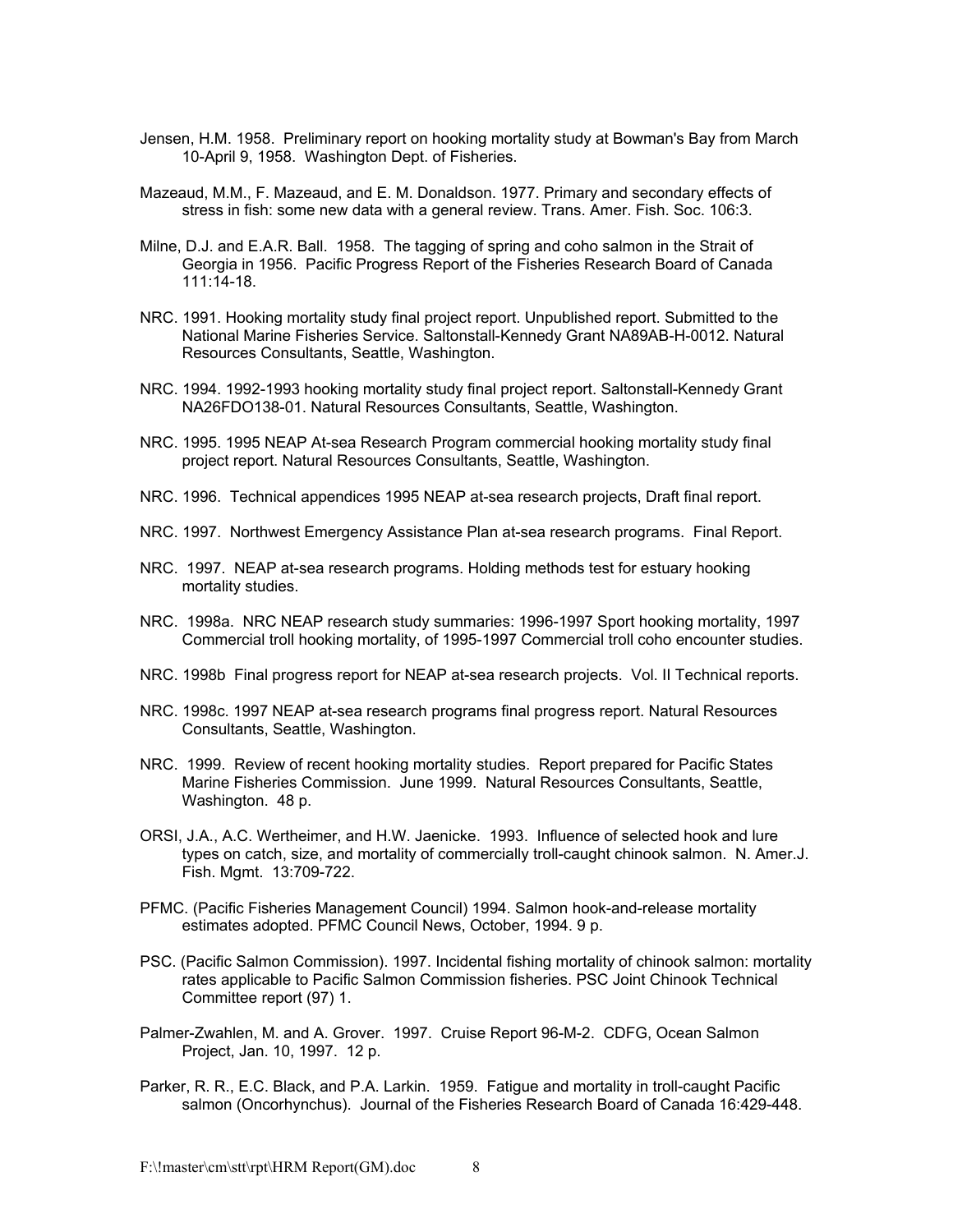- Parker, R. R., E.C. Black, and P.A. Larkin. 1959. Fatigue and mortality in troll-caught chinook salmon (Oncorhynchus tshawytscha). Journal of the Fisheries Research Board of Canada 16:95-106.
- STT (Salmon Technical Team). 1994. Non-landed mortality of chinook and coho salmon in Pacific Fishery Management Council ocean recreational and commercial salmon fisheries. Pacific Fishery Management Council Technical Report.
- Stohr, A.J.M., and M.E. Fraidenburg. 1986. A Delphi estimate of chinook and coho salmon hooking mortality. State of Washington, Department of Fisheries. Technical Report No. 94. 91p.
- Stringer, G. E. 1967. Comparative hooking mortality using three types of terminal gear on rainbow trout from Pennask Lake, British Columbia. Can. Fish. Cult., 39:17-21.
- Taylor, Matthew J.; and Karl R. White. 1992. A meta-analysis of hooking mortality of nonanadromous trout. North American Journal of Fisheries Management. pp. 760-767.
- WDF (Washington Dept. of Fisheries), Puget Sound Treaty Indian Tribes, and Northwest Indian Fisheries Commission. 1993. A review of recent studies of hooking mortality for chinook and coho salmon with recommendations for fishery management and future research. Joint report, Washington Dept. of Fisheries and Northwest Indian Fisheries Commission. 31 p.
- Wertheimer, A. C. 1988. Hooking mortality of chinook salmon released by commercial trollers. North American Journal of Fisheries Management 8: 346-355.
- Wertheimer, A.C., A. Celewycz, D.G. Mortensen, H.W. Jaenicke and J.A. Orsi. 1989. Sizerelated hooking mortality of incidentally-caught chinook salmon. Marine Fisheries Review 5(2):28-35.
- Wright, S. 1970. A review of the subject of hooking mortalities in Pacific salmon (Oncorhynchus). Pacific Marine Fisheries Commission Annual Report 23:47-65.
- Wood, C.M., J.D. Turner and M.S. Graham. 1983. Why do fish die after exercise? Journal of Fish Biology. 22:189-201.
- Wydoski, Richard S. Relation of hooking mortality and sublethal hooking stress to quality fishery management. In: Catch and release fishing as a management tool, pp. 43-87. (Barnhart, R.A. and T.D. Roelofs, Eds.). Arcata, CA: Humboldt California Cooperative Fisheries Research Unit (1977).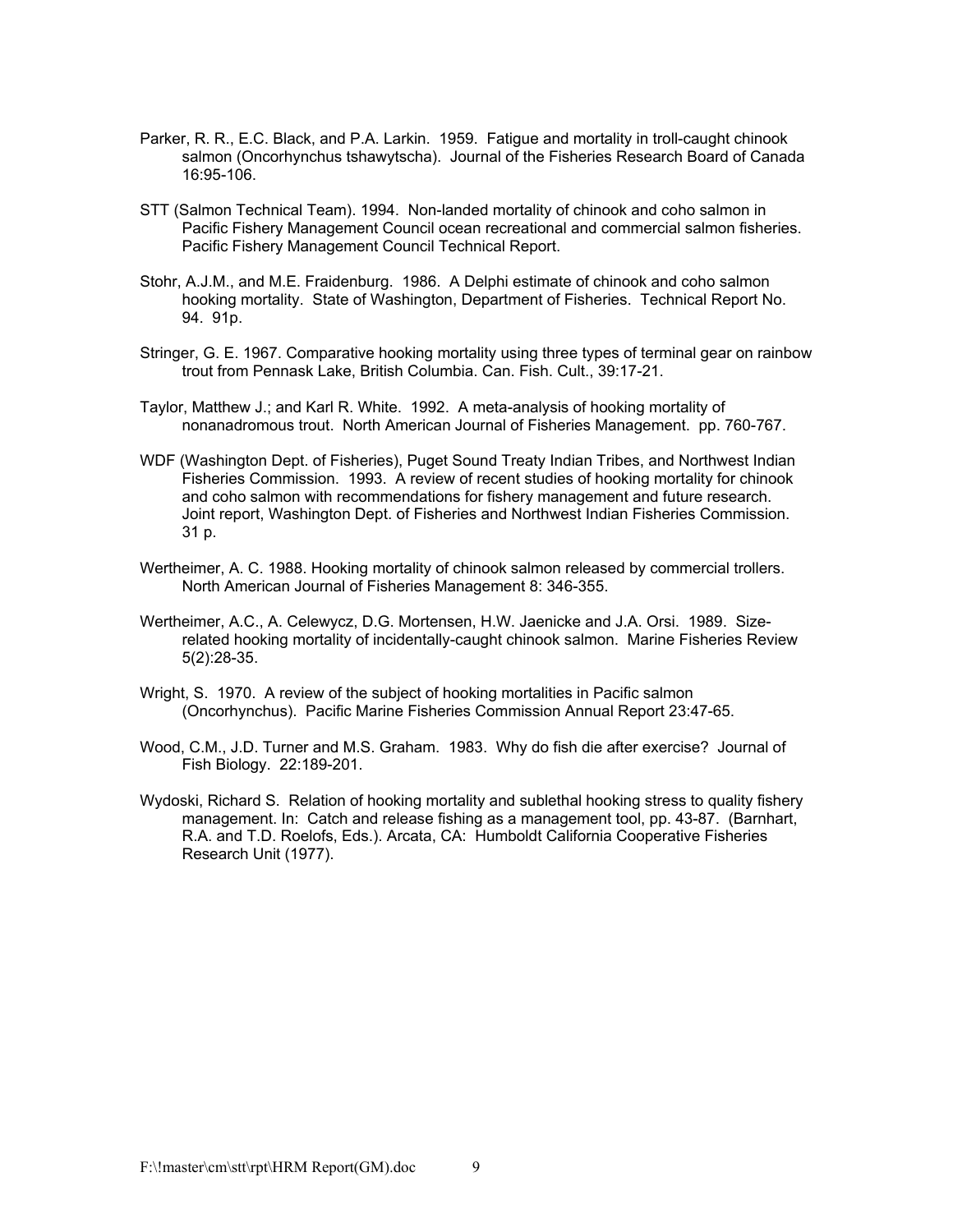

Figure 1. Estimates of short-term hooking mortality of chinook salmon caught on recreational gear from recent studies. The upper panel shows the location and year of the study. The center panel shows the size range and mean size of fish captured. The bottom panel shows mortality for different gear/ method combinations, with immediate mortality (<24hr) as solid bars, intermediate (24-36 hr) as shaded bars, and extended (96 hr) mortality as open bars. Sample sizes are shown below the axis, and samples that held fish for 96 hr are marked with an asterisk. (Figure from Dr. Robert Conrad, personal communication.)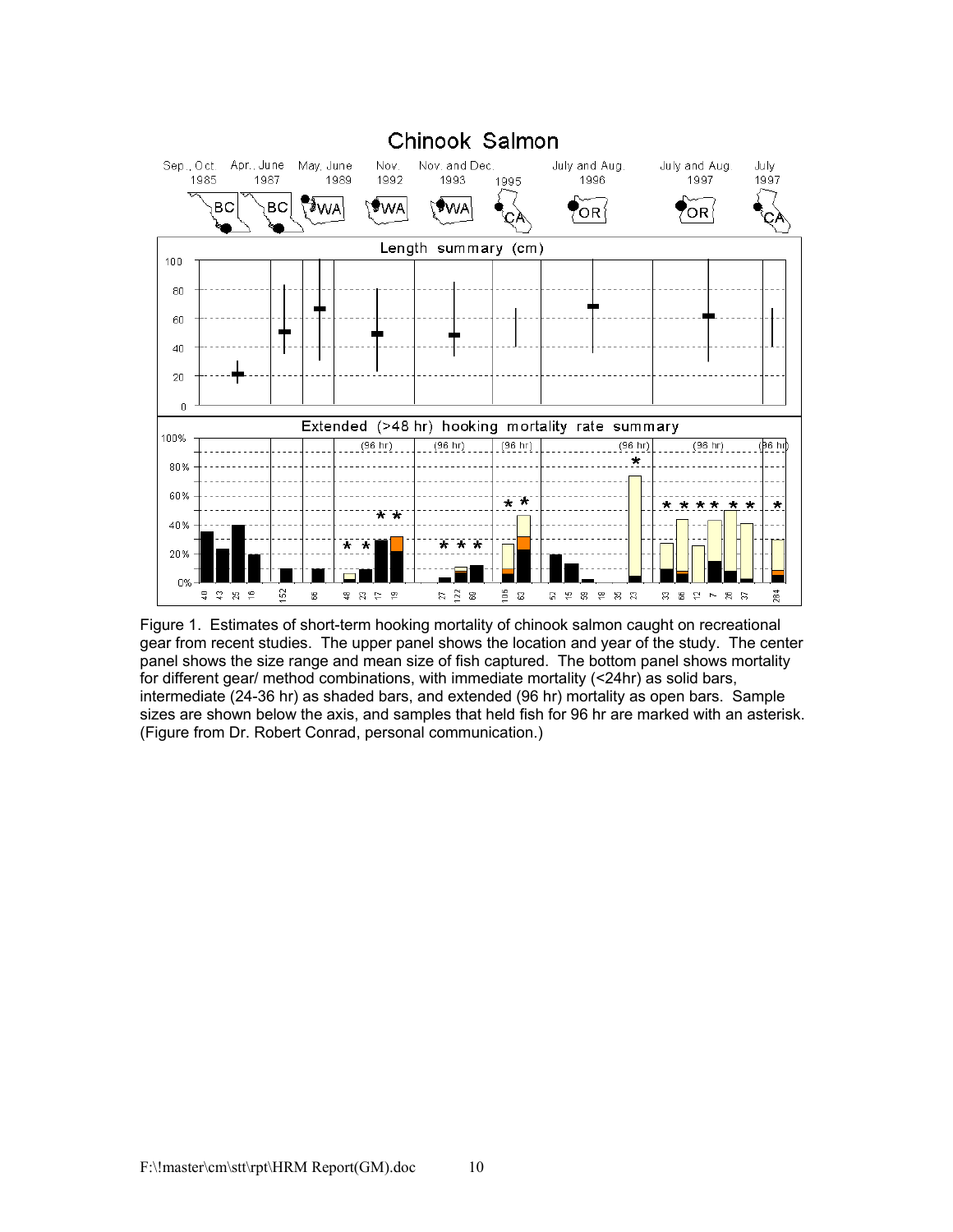

Figure 2. Estimates of short-term hooking mortality of coho salmon caught on recreational gear from recent studies. The upper panel shows the location and year of the study. The center panel shows the size range and mean size of fish captured. The bottom panel shows mortality for different gear/ method combinations, with immediate mortality (<24hr) as solid bars, intermediate (24-36 hr) as shaded bars, and extended (96 hr) mortality as open bars. Sample sizes are shown below the axis, and samples that held fish for 96 hr are marked with an asterisk. (Figure from Dr. Robert Conrad, personal communication.)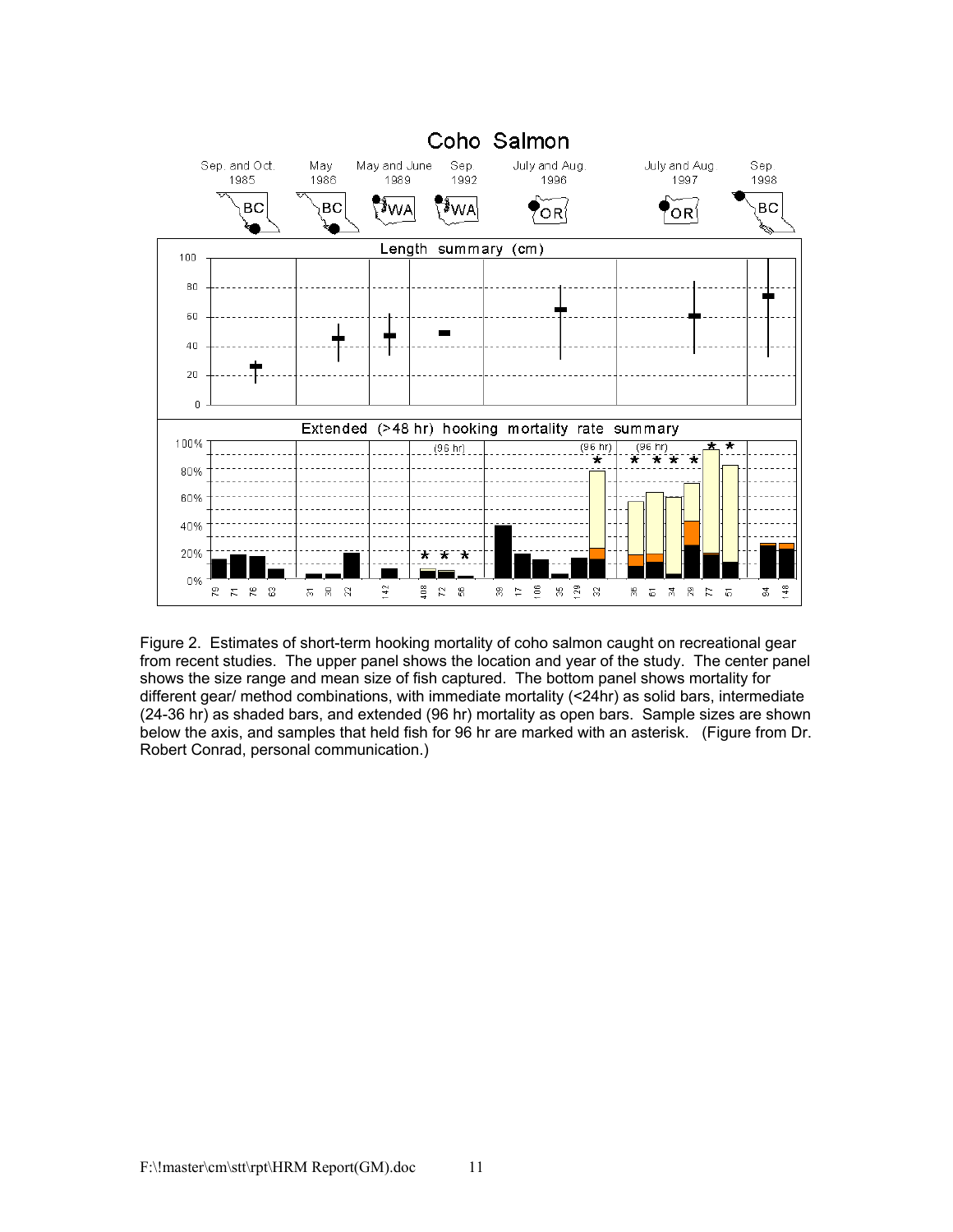

Figure 3. Immediate (<24 hr) hook-and-release mortality rates for (a) chinook and (b) coho salmon from recent confinement studies. Data are all point estimates of HRM for individual gear/method combinations based on samples of at least 50 fish ranked in order of mortality. The median estimate for chinook is 9.0% and the median estimate for coho is 10.25%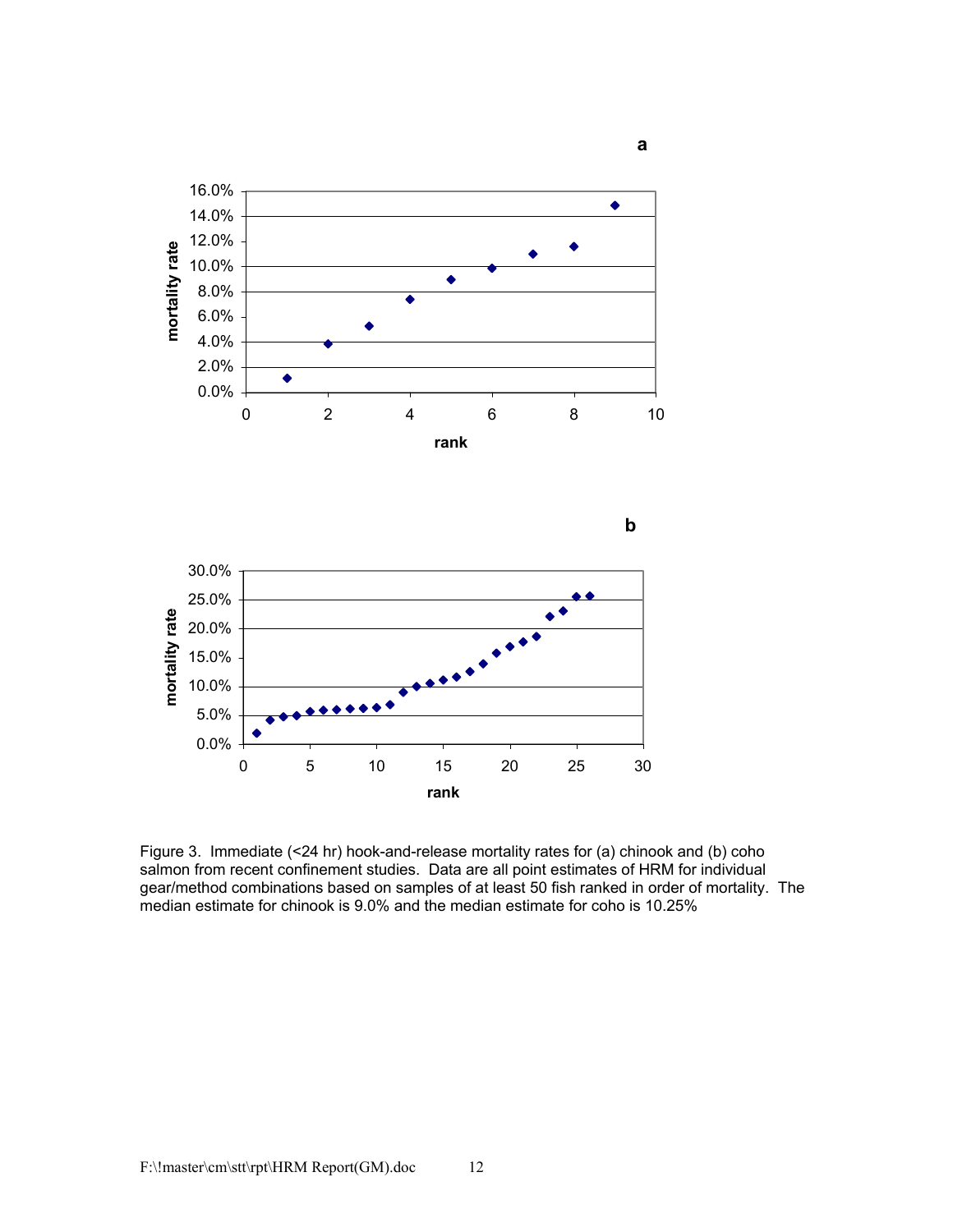Table 1. Estimates of immediate (<24 hr) hook-and-release mortality for chinook salmon based on confinement studies. The average mortality rate for all studies combined (total deaths/total captures), excluding the estimate for California-style mooching, is 10.0%.

| Study           | location    | size         | gear             | method      | hook type            | captures | deaths         | Immediate<br>mortality |       | Total<br>mortality |
|-----------------|-------------|--------------|------------------|-------------|----------------------|----------|----------------|------------------------|-------|--------------------|
| <b>NRC 1996</b> | <b>OR</b>   | 28-87 cm fl  | anchovy/herring  | troll       | $4/0 + 3/0$ barbless |          | 19             | 0                      | 0.0%  | 0.0%               |
| <b>NRC 1996</b> | <b>OR</b>   | 28-87 cm fl  | flasher + bait   | troll       | 4/0 barbless         |          | 47             | 0                      | 0.0%  | 0.0%               |
| <b>NRC 1997</b> | <b>OR</b>   | 32-79 cm fl  | anchovy/herring  | mooch       | 3/0 circle           |          | 12             | 0                      | 0.0%  | 0.0%               |
| <b>NRC 1996</b> | <b>OR</b>   | 28-87 cm fl  | anchovy/herring  | troll       | 4/0 barbless         |          | 90             | $\mathbf{1}$           | 1.1%  | 1.6%               |
| <b>NRC 1992</b> | WA area 10  | 23-84 cm tl  | cut-plug herring | mooch       | $4/0 + 3/0$ barbless |          | 48             | $\mathbf{1}$           | 2.1%  | 2.9%               |
| <b>NRC 1997</b> | <b>OR</b>   | 32-79 cm fl  | flasher + bait   | troll       | $4/0 + 3/0$ barbless |          | 37             | $\mathbf{1}$           | 2.7%  | 3.8%               |
| <b>NRC 1992</b> | WA area 10  | 23-84 cm tl  | cut-plug herring | troll       | $4/0 + 3/0$ barbless |          | 27             | $\mathbf{1}$           | 3.7%  | 5.2%               |
| <b>NRC 1996</b> | <b>OR</b>   | 28-87 cm fl  | flasher + bait   | troll       | $4/0 + 3/0$ barbless |          | 78             | 3                      | 3.8%  | 5.4%               |
| <b>NRC 1997</b> | <b>OR</b>   | 32-79 cm fl  | anchovy/herring  | mooch       | $4/0 + 3/0$ barbless |          | 76             | 4                      | 5.3%  | 7.4%               |
| <b>NRC 1996</b> | <b>OR</b>   | 28-87 cm fl  | anchovy/herring  | mooch       | $4/0 + 3/0$ barbless |          | 37             | 2                      | 5.4%  | 7.6%               |
| <b>NRC 1997</b> | <b>OR</b>   | 32-79 cm fl  | anchovy/herring  | mooch       | 4/0 barbless         |          | 43             | 3                      | 7.0%  | 9.9%               |
| <b>NRC 1992</b> | WA area 10  | 23-84 cm tl  | flasher $+$ lure | troll       | 4/0 barbless         |          | 122            | 9                      | 7.4%  | 10.4%              |
| <b>NRC 1997</b> | <b>OR</b>   | 32-79 cm fl  | flasher + bait   | troll       | 6/0 siwash           |          | 26             | 2                      | 7.7%  | 10.9%              |
| <b>NRC 1992</b> | WA area 10  | 23-84 cm tl  | cut-plug herring | troll       | $4/0 + 3/0$ barbless |          | 23             | $\overline{2}$         | 8.7%  | 12.3%              |
| <b>NRC 1989</b> | WA area 5   | 31-101 cm fl | cut-plug herring | motor mooch | $2/0 + 1/0$ barbless |          | 67             | 6                      | 9.0%  | 12.6%              |
| Gjernes 1990    | s. BC       | 35-80 cm fl  | flasher + lure   | troll       | $4/0+4/0$ barbless   |          | 152            | 15                     | 9.9%  | 13.9%              |
| <b>NRC 1996</b> | <b>OR</b>   | 28-87 cm fl  | anchovy/herring  | mooch       | 4/0 barbless         |          | 91             | 10                     | 11.0% | 15.5%              |
| <b>NRC 1992</b> | WA area 10  | 23-84 cm tl  | flasher + lure   | troll       | $5/0 + 5/0$ barbless |          | 69             | 8                      | 11.6% | 16.4%              |
| <b>NRC 1997</b> | <b>OR</b>   | 32-79 cm fl  | anchovy/herring  | CA mooch    | 4/0 barbless         |          | $\overline{7}$ | $\mathbf{1}$           | 14.3% | 20.2%              |
| Gjernes 1990-92 | N BC area 1 | 71-105 cm fl | cut-plug herring | motor mooch | $5/0 + 3/0$ barbed   |          | 101            | 15                     | 14.9% | 21.0%              |
| Gjernes 1985    | s. BC       | $30 cm$      | flasher + lure   | troll       | 4 treble barbless    |          | 16             | 3                      | 18.8% | 26.5%              |
| <b>NRC 1992</b> | WA area 10  | 36-67 cm fl  | cut-plug herring | troll       | $4/0 + 3/0$ barbless |          | 16             | 3                      | 18.8% | 26.5%              |
| Gjernes 1985    | s. BC       | $30 cm$      | flasher + lure   | troll       | 1/0 barbless         |          | 43             | 10                     | 23.3% | 32.8%              |
| <b>NRC 1992</b> | WA area 10  | 23-84 cm tl  | flasher + lure   | troll       | 4/0 barbless         |          | 17             | 5                      | 29.4% | 41.5%              |
| <b>NRC 1992</b> | WA area 10  | 23-84 cm tl  | flasher + lure   | troll       | $5/0 + 5/0$ barbless |          | 19             | 6                      | 31.6% | 44.6%              |
| Giernes 1985    | s. BC       | $30 cm$      | flasher $+$ lure | troll       | 1/0 barbed           |          | 40             | 14                     | 35.0% | 49.4%              |
| Gjernes 1985    | s. BC       | $30 cm$      | flasher $+$ lure | troll       | 4 treble barbed      |          | 25             | 10                     | 40.0% | 56.5%              |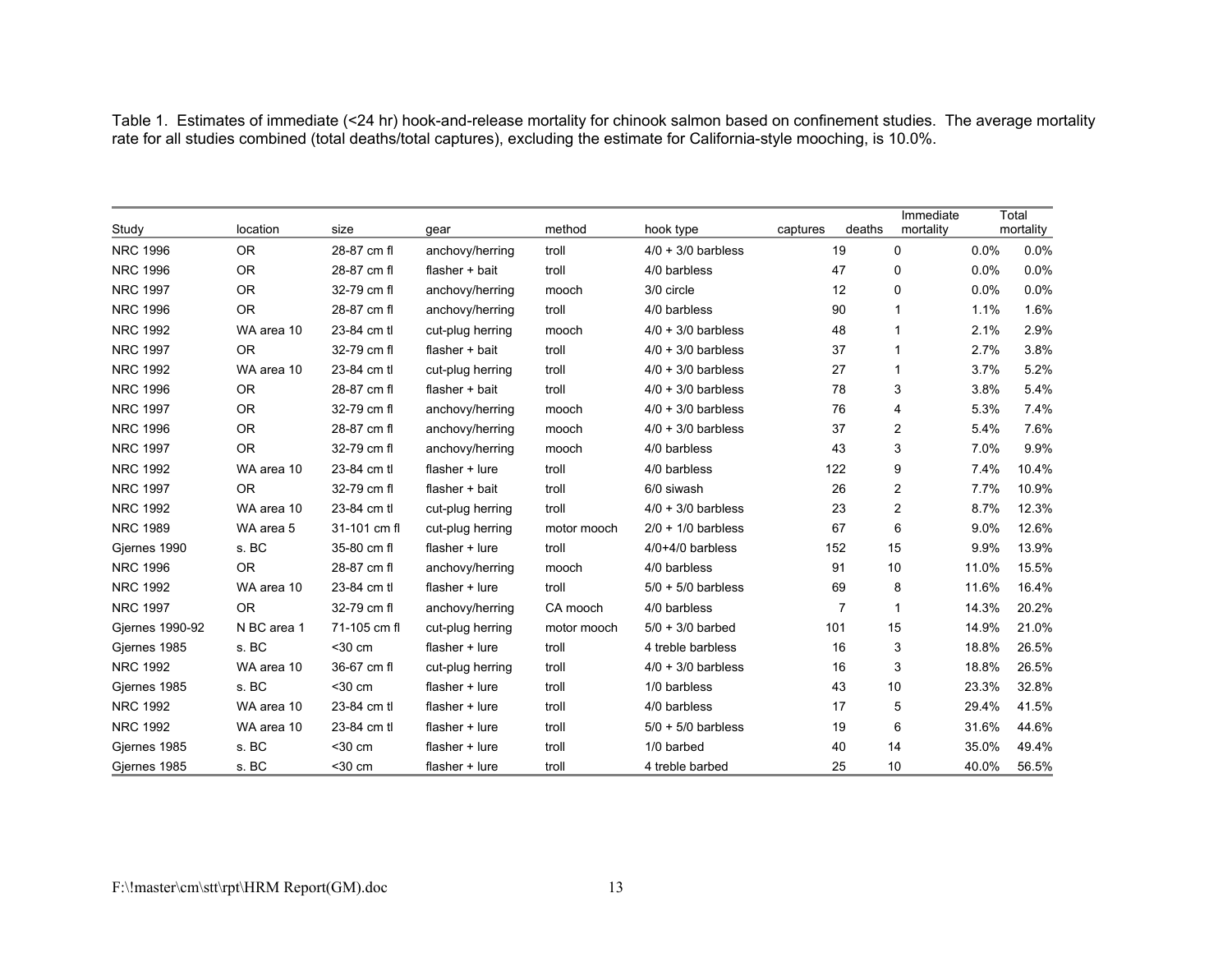Table 2. Estimates of immediate (<24 hr) hook-and-release mortality for coho salmon based on confinement studies. The average mortality rate for all studies combined (total deaths/total captures), excluding the estimate for California-style mooching, is 9.6%.

| Study           | location    | Size        | qear             | method      | hook type            | captures | deaths         |       | mortality rate Total mortality |
|-----------------|-------------|-------------|------------------|-------------|----------------------|----------|----------------|-------|--------------------------------|
| <b>NRC 1996</b> | <b>OR</b>   | 32-98 cm fl | anchovy/herring  | troll       | $4/0 + 3/0$ barbless | 52       | $\mathbf{1}$   | 1.9%  | 2.7%                           |
| <b>NRC 1997</b> | <b>OR</b>   | 28-93 cm fl | anchovy/herring  | mooch       | 3/0 circle           | 35       | 1              | 2.9%  | 4.0%                           |
| Giernes 90b     | s. BC       | 30-55 cm    | lures            | troll       | 1/0 barbed           | 31       |                | 3.2%  | 4.6%                           |
| Giernes 90b     | s. BC       | 30-55 cm    | lures            | troll       | 1/0 barbless         | 30       |                | 3.3%  | 4.7%                           |
| <b>NRC 1992</b> | WA area 4B  | 35-75 cm tl | flasher + lure   | troll       | $4/0 + 3/0$          | 72       | 3              | 4.2%  | 5.9%                           |
| <b>NRC 1992</b> | WA area 4B  | 35-75 cm tl | cut-plug herring | troll       | $4/0 + 3/0$          | 464      | 22             | 4.7%  | 6.7%                           |
| Cox-Rogers 1999 | N BC area 4 | Small       | cut-plug herring | motor mooch | $4/0 + 5/0$ barbless | 81       | 4              | 4.9%  | 7.0%                           |
| <b>NRC 1996</b> | <b>OR</b>   | 32-98 cm fl | anchovy/herring  | troll       | 4/0 barbless         | 247      | 14             | 5.7%  | 8.0%                           |
| <b>NRC 1992</b> | WA area 4B  | 35-75 cm tl | various          | troll       | $4/0 + 3/0$          | 577      | 34             | 5.9%  | 8.3%                           |
| Cox-Rogers 1999 | N BC area 4 | Small       | cut-plug herring | troll       | $4/0 + 5/0$ barbless | 134      | 8              | 6.0%  | 8.4%                           |
| Cox-Rogers 1999 | N BC area 3 | Small       | cut-plug herring | troll       | $4/0 + 5/0$ barbless | 65       | 4              | 6.2%  | 8.7%                           |
| <b>NRC 1996</b> | <b>OR</b>   | 32-98 cm fl | flasher + bait   | troll       | 4/0 barbless         | 306      | 19             | 6.2%  | 8.8%                           |
| Gjernes 1985    | s. BC       | $30 cm$     | flasher + lure   | troll       | 4 treble barbless    | 63       | $\overline{4}$ | 6.3%  | 9.0%                           |
| <b>NRC 1989</b> | WA - area 5 | 34-62 cm fl | cut-plug herring | motor mooch | $2/0 + 1/0$ barbless | 146      | 10             | 6.8%  | 9.7%                           |
| Cox-Rogers 1999 | N BC area 3 | Small       | lures            | troll       | $4/0 + 5/0$ barbless | 78       | $\overline{7}$ | 9.0%  | 12.7%                          |
| Cox-Rogers 1999 | N BC area 4 | Small       | lures            | troll       | $4/0 + 5/0$ barbless | 120      | 12             | 10.0% | 14.1%                          |
| <b>NRC 1997</b> | <b>OR</b>   | 28-93 cm fl | flasher + bait   | troll       | $4/0 + 3/0$ barbless | 57       | 6              | 10.5% | 14.9%                          |
| Cox-Rogers 1999 | N BC area 3 | Small       | cut-plug herring | motor mooch | $4/0 + 5/0$ barbless | 54       | 6              | 11.1% | 15.7%                          |
| Giernes 1990-92 | N BC area 1 | 59-83 cm fl | cut-plug herring | motor mooch | $5/0 + 3/0$ barbed   | 103      | 12             | 11.7% | 16.5%                          |
| <b>NRC 1996</b> | <b>OR</b>   | 32-98 cm fl | flasher + bait   | troll       | $4/0 + 3/0$ barbless | 143      | 18             | 12.6% | 17.8%                          |
| Giernes 1985    | s. BC       | $30 cm$     | flasher $+$ lure | troll       | 1/0 barbed           | 79       | 11             | 13.9% | 19.7%                          |
| <b>NRC 1996</b> | <b>OR</b>   | 32-98 cm fl | anchovy/herring  | mooch       | $4/0 + 3/0$ barbless | 21       | 3              | 14.3% | 20.2%                          |
| Gjernes 1985    | s. BC       | $30 cm$     | flasher $+$ lure | troll       | 4 treble barbed      | 76       | 12             | 15.8% | 22.3%                          |
| <b>NRC 1997</b> | <b>OR</b>   | 28-93 cm fl | anchovy/herring  | mooch       | 4/0 barbless         | 37       | 6              | 16.2% | 22.9%                          |
| Giernes 1985    | s. BC       | $30 cm$     | flasher + lure   | troll       | 1/0 barbless         | 71       | 12             | 16.9% | 23.9%                          |
| <b>NRC 1997</b> | <b>OR</b>   | 28-93 cm fl | flasher + bait   | troll       | 6/0 siwash           | 79       | 14             | 17.7% | 25.0%                          |
| Gjernes 90b     | s. BC       | 30-55 cm    | lures            | troll       | treble barbed        | 22       | 4              | 18.2% | 25.7%                          |
| <b>NRC 1997</b> | <b>OR</b>   | 28-93 cm fl | anchovy/herring  | mooch       | $4/0 + 3/0$ barbless | 59       | 11             | 18.6% | 26.3%                          |
| Cox-Rogers 1999 | N BC area 1 | Larger      | cut-plug herring | motor mooch | $4/0 + 5/0$ barbless | 95       | 21             | 22.1% | 31.2%                          |
| <b>NRC 1996</b> | <b>OR</b>   | 32-98 cm fl | anchovy/herring  | mooch       | 4/0 barbless         | 65       | 15             | 23.1% | 32.6%                          |
| Cox-Rogers 1999 | N BC area 3 | 46-85 cm    | cut-plug herring | motor mooch | 4/0 barbless         | 94       | 24             | 25.5% | 36.1%                          |
| Cox-Rogers 1999 | N BC area 3 | 46-95 cm    | cut-plug herring | motor mooch | $4/0 + 4/0$ barbless | 148      | 38             | 25.7% | 36.3%                          |
| <b>NRC 1997</b> | <b>OR</b>   | 28-93 cm fl | anchovy/herring  | CA mooch    | 4/0 barbless         | 29       | 12             | 41.4% | 58.4%                          |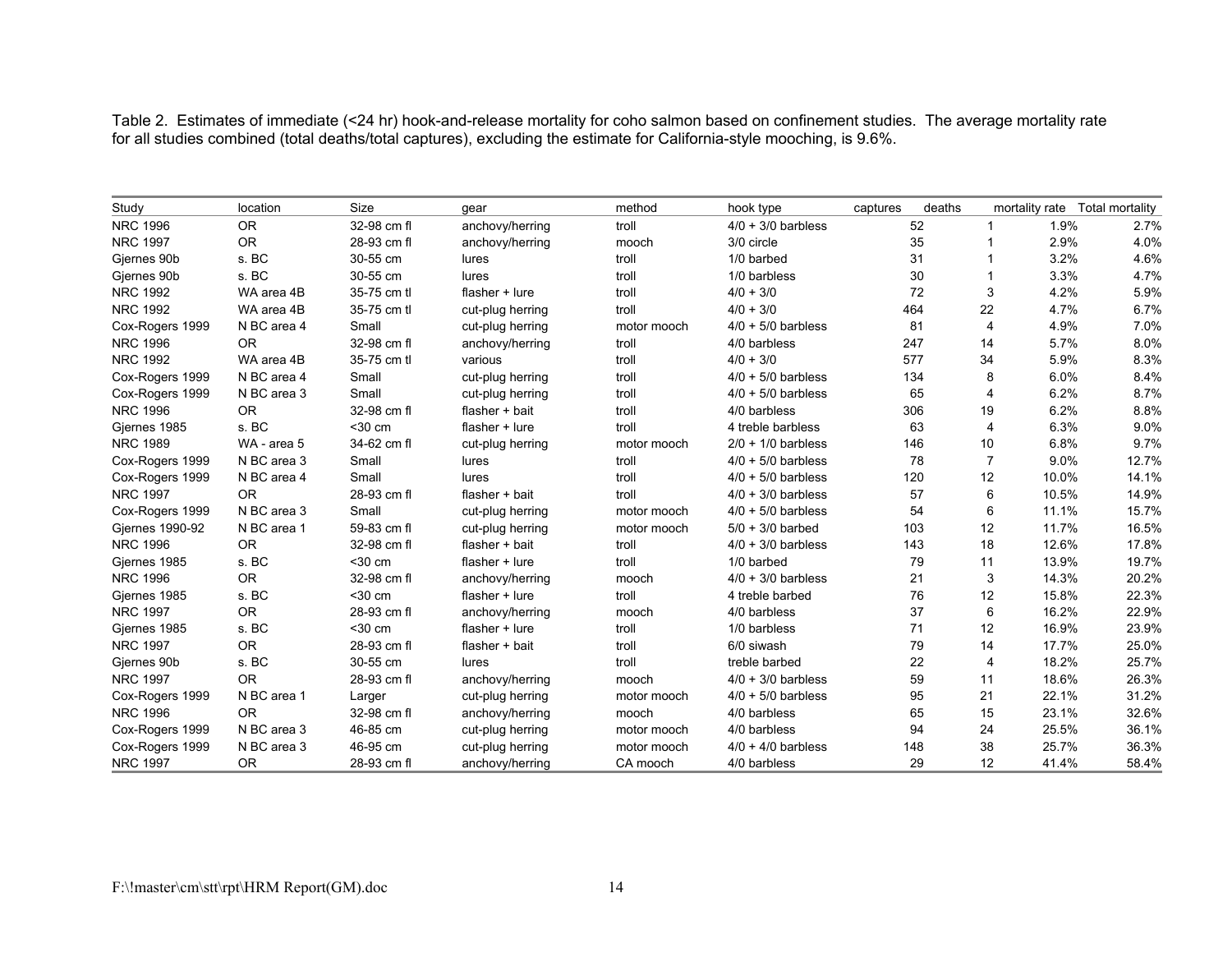# **Appendix A Summary of Recent Studies and Analyses of Hooking and Release Mortality Rates**

### **Recent Studies**

## **NRC Studies**

Natural Resources Consultants have carried out a number of HRM studies in recent years both in Puget Sound and on the coast of Oregon.

1989 - Chinook and coho were caught with mooching gear by recreational anglers fishing out of Sekiu on the Strait of Juan de Fuca. A total of 213 fish were captured and held in net pens. Most fish were held for 48 hr., with a few held longer and some held for 14 to 27 hr. Some data were collected in September, but discarded because of higher mortality attributed to a lethal plankton bloom. HRM was estimated at 6.85% for coho and 8.96% for chinook. Most mortalities occurred in the first 12 hr (NRC 1991).

1992 - Coho were sampled from a charterboat fishing out of Neah Bay in August and September. Terminal tackle included cut plug herring, flashers with flies, and surface trolled flies. The August portion of the study was curtailed due to high holding mortalities; the study was resumed in September. Only results from data collected in September were originally reported (NRC 1994), though August data were subsequently reported in a review conducted for the Pacific States Marine Fisheries Commission (NRC 1999). Immediate (<24 hr) HRM was estimated to be 4.3%, with a short-term (4-day) HRM rate of 6.2% (NRC 1994).

1992 - Juvenile chinook (blackmouth) were sampled with chartered sport fishing boats in the fall/winter fishery in Puget Sound. Fish were held at the Edmonds fishing pier. The study was repeated in 1993 with fish held at NMFS Manchester field station. Terminal gears used flasher and hoochie, flasher and spoon, or drift mooched plug cut herring on a tandem mooching rig. Immediate HRM was estimated to be 8.8%, with a short-term HRM of 11.5% (NRC 1999) [previously reported as 10.2% (NRC 1994), and 9.2% (NRC 1998)].

1996 - Chinook and coho were caught with sport fishing gear from a charterboat, held in onboard holding tanks, and transferred to (raceways at the Newport Ore-Aqua facility) broodstock tubes in Yaquina Harbor. A variety of trolling and mooching terminal gear and methods were evaluated. High holding mortality rates (92% for chinook and 88% for coho) led to discontinuation of the holding portion of the experiment and subsequently mortality was observed only during the onboard holding period. Short-term HRM was estimated at 6.1% for chinook and 15.3% for coho (NRC 1999) [previously reported as 4% for chinook and 8% for coho (NRC 1998)].

1997 - The 1996 study was repeated with charterboats fishing out of Newport and Coos Bay. A variety of trolling and mooching methods was used. Fish were placed in broodstock tubes in the onboard holding tanks and then tethered in Yaquina Bay or offshore near Yaquina and Coos Bays. The broodstock tubes were checked at the time of transfer to long-term holding to estimate immediate HRM, and at the end of 4 days to estimate delayed mortality. Short-term HRM was estimated at 6.1% for chinook and 12.9% for coho (NRC 1999) [previously reported as 8% for chinook and 16% for coho (NRC 1998)].

#### **CDFG Studies**

1992 - A study was initiated to estimate the prevalence of mooching and trolling in California fisheries and to determine whether or not the two methods had different hooking mortality rates. Recreational anglers in the San Francisco and Monterey port areas were interviewed and asked about the methods and gear used and the numbers of fish released.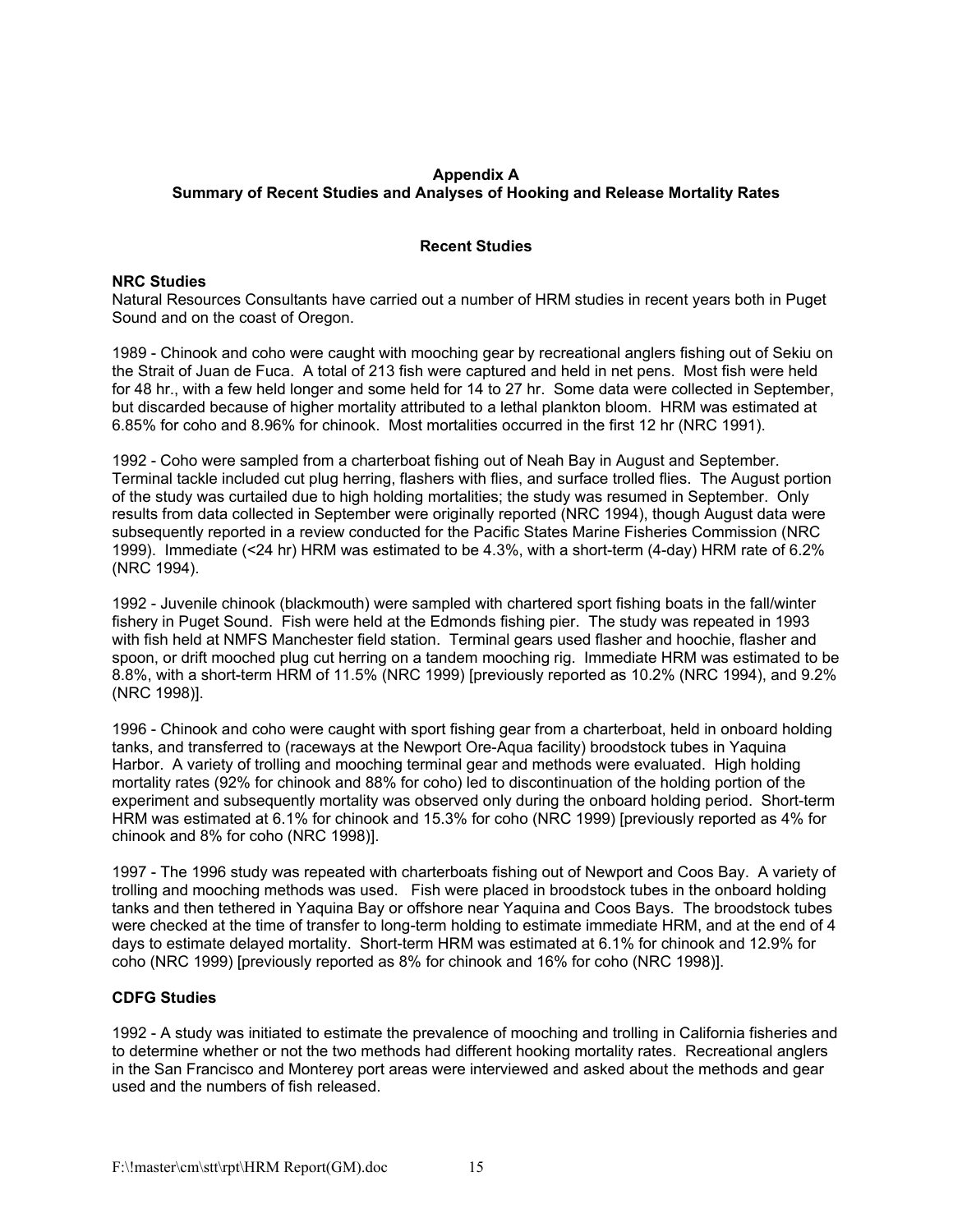1993 - Angler interviews were repeated and the mortality rates of trolling and California -style mooching in California recreational fisheries were compared. Recreational fishing on charterboats was monitored by observers. Fishing method, dropoffs, depth, and location were recorded. Species and hook wound location was recorded for released fish. Species, length, hook wound location, and bleeding severity were recorded for retained fish. An attempt was made to obtain comparable sample sizes for trolling and mooching. HRM was estimated by applying the mortality rates for hook wound location estimated by Wertheimer (1989) to the observed distributions of wound location by fishing method. Estimated mortality for trolling was 12.3% for legal size fish and 12.8% for sublegal fish. Estimated mortality for mooching was 60.9% for legal size fish and 46.9% for sublegal fish (CDFG 1995a).

1994, 95 - Methods used in 1993 were repeated in 1994 and 1995 with similar results (CDFG 1995b).

1995 - Chinook were caught from a research vessel using California-style mooching with 2/0 barbless hooks. Fish were held in an onboard holding tank for 24 to 34 hr. Observed HRM was 37%, with 62% of the fish hooked in the gullet. Researchers postulated that most gullet-hooked fish would subsequently die (Grover 1995).

1996 - Chinook were caught using California-style mooching with barbless circle hooks, J hooks, and J hooks with blockers. Various bait orientations were used. Fish were held in the onboard holding tank for 4 days with the tanks checked for mortalities at least twice daily. Observed mortality rates were 59.8% for J hooks (with and without blockers), and 33.3% for circle hooks, with the majority of mortality occurring between 48 and 96 hr (Palmer-Zwahlen and Grover 1997).

1997 - Chinook were caught using California-style mooching with 3/0, 4/0, and 5/0 barbless circle hooks. Fish were held up to 96 hr in an onboard holding tank and checked at 12 hr intervals. Mortality at 96 hr. was 31% with the majority of mortality occurring between 48 and 96 hr (Grover and Palmer-Zwahlen 1997).

# **DFO Studies**

1992-93 - Cut-plug herring were motor mooched at Langara Island in British Columbia for chinook and coho (Terry Gjernes personal communication cited in Cox-Rogers 1998). Details of the study (sample sizes, hook arrangement, holding facilities, holding times, etc.) are not given, but HRM rates of 15% for chinook and 10% for coho are reported.

1998 - Professional guides were contracted to compare single and double hook rigs with motor mooching in northern BC (Cox-Rogers 1998). Coho were the species targeted and fish were held for up to 24 hours. The fish encountered in this study were notably larger than coho typically encountered in Council fisheries, and the researchers commented on the tendency for larger coho to swallow the bait deeper and be hooked in more critical locations. A total of 242 large coho salmon were captured and observed. Hook wounds locations were classified as: Out (fish not hooked at time of landing), Deep Mouth (throat, gill arch, posterior portions of mouth and tongue, etc), Outer Mouth (hooks easily visible and easily removed), and Body/Head (fish hooked outside the mouth). Though differences were noted in hook wound location, there were no differences in estimated mortality rates. HRM rate for both hook arrangements combined was 25.6%.

1999 - Hooking mortality studies were conducted in three areas of northern BC to investigate recreational coho HRM (Steven Cox-Rogers, personal communication):

At Dundas Island (Area 3) recreational fishing vessels were chartered from July 26-30, and fish were caught using motor-mooched cut-plug herring, trolled cut-plug herring, and trolled artificial lures on downriggers. No significant differences were apparent between gears. Fish were small (mean postorbital to fork length of 59.3 cm) and were held in tanks and net pens for 24 hr. HRM was estimated to be 8.6% from a sample of 197 fish.

At Stevens Island (Area 4) similar methods were employed from August 12-18 with similar results. Fish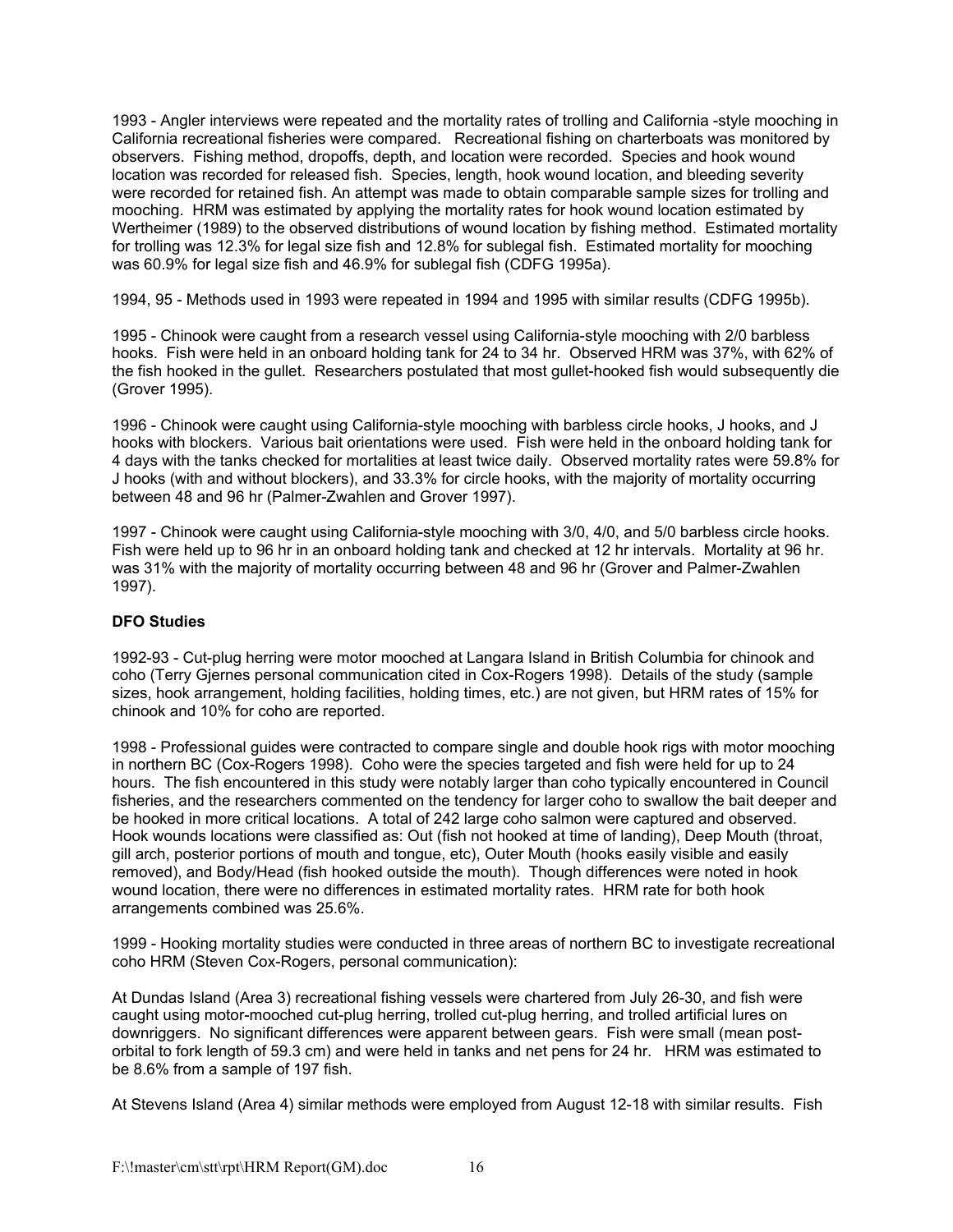were again reported to be small (mean post-orbital length of 60.1 cm) and 24 hr HRM estimated to be 7.2% from a sample of 335 fish.

At Langara Island, lodge guests were sampled from August 23-30. The only fishing method employed was motor-mooched plug-cut herring. Coho were held in tanks for 24 hr, and were reported to be larger than in areas 3 and 4 (mean post-orbital length of 64.3 cm). HRM was reported to be 22.1% from a sample of 95 fish.

#### **Recent Reviews**

# **CTC 1997**

The Pacific Salmon Commission's Joint Chinook Technical Committee (CTC) reviewed incidental fishing mortality for chinook salmon in commercial troll, recreational, gillnet, and seine fisheries (PSC 1997). For recreational chinook fisheries, the CTC noted differences in mortality rate dependent on hook type (barbed vs. barbless), fishing technique (troll vs. mooch), and size of the fish. The CTC developed recommendations by adjusting the HRM rates estimated in recent studies to a standard 6 day holding period based on rates observed in NRC 1991, NRC 1994a, and Gjernes et al. 1993, and then further adjusting the 6-day mortality rate estimates for long-term mortality by multiplying the standardized 6-day rates by 1.13 based on Wertheimer (1988).

The CTC attempted to quantify dropoff mortality further in 2 categories: escaped encounters, and predation mortality. Escaped encounters were assumed to be hooked in peripheral locations and died at the rate observed for chinook hooked in the mouth in NRC 1991 and NRC 1994a. Fish removed from the gear by predators were assumed to suffer 100% mortality.

CTC recommendations for HRM rates in PSC recreational fisheries were:

 chinook ≥33 cm: 12.3% chinook <33 cm: 32.2%

Since most PSC recreational fisheries do not encounter many fish <33 cm, the CTC recommended that the rate of 12.3% be applied unless there was evidence that significant numbers of smaller chinook were encountered, in which case, a weighted average of the two rates should be applied. They further recommended that area specific dropoff mortality rates should also be applied to all fish boated (landed catch + released catch). Their recommended drop-off mortality rates were:

| Southeast Alaska   | $3.6\%$ |
|--------------------|---------|
| <b>Puget Sound</b> | 14.5%   |
| Oregon             | $2.7\%$ |

# **PSARC 1999**

Cox-Rogers, et al.(1999) reviewed hooking mortality rates in recreational fisheries to develop recommendations for rates to be applied to recreational fisheries in British Columbia. Rates currently applied in BC are 10% for coho and 15% for chinook, and do not account for drop-off, incidental, or longterm mortality.

They did not develop specific recommendations for rates to be applied, but did conclude that:

1) For British Columbia marine recreational fisheries, hooking mortality for coho and chinook is likely dependent on the gear and methods used. Region-wide hooking mortality rates are not appropriate.

2) For British Columbia marine recreational fisheries, assumed hooking mortality rates for coho and chinook assessment/management modeling should take into account gear and method differences.